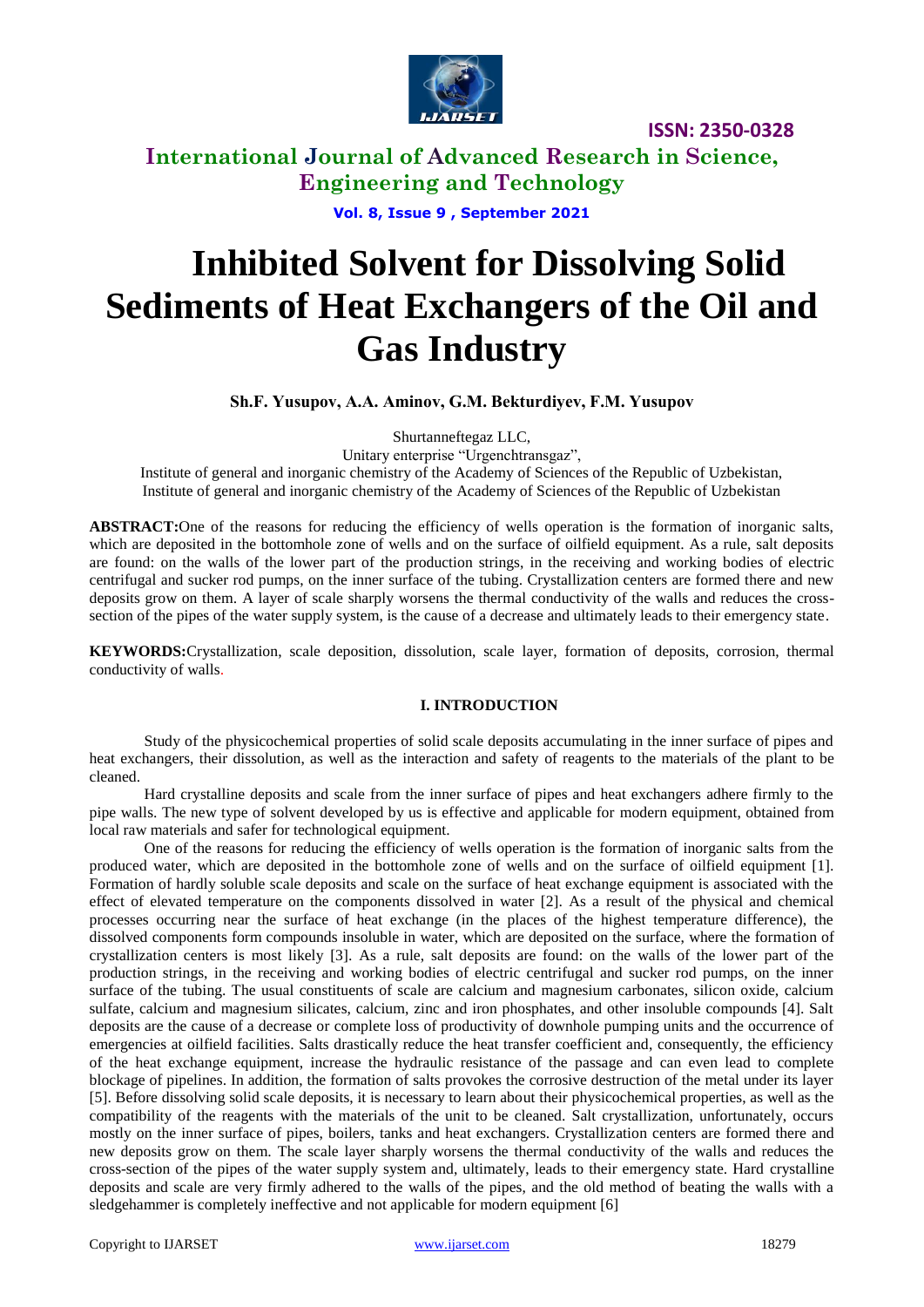

### **International Journal of Advanced Research in Science, Engineering and Technology**

**Vol. 8, Issue 9 , September 2021**

### **II. SIGNIFICANCE OF THE SYSTEM**

The optimal conditions for the production of calcium peroxide by the conversion of calcium nitrate with hydrogen peroxide in the presence of ammonia have been determined.The study of literature survey is presented in section III, methodology is explained in section IV, section V covers the experimental results of the study, and section VI discusses the future study and conclusion.

### **III. METHODOLOGY**

Tests are given for solvents of the RTO-1 and RTO-2 brands, intended for dissolving scale deposits from the inner surface of pipes and heat exchangers, developed in the laboratory of chemical technology, gas and surfactant processing, IGICh AN RUz. For comparison, we used the well-known Scale Solvent Descum 2K3511A (Russia). To determine the dissolving capacity of the RTO-1 and RTO-2 solvents, samples of solid salt deposits from heat exchangers of the Kokdumalak field were used. To determine the content of oil products in solid sediments, the method of extraction in a Soxhlet apparatus was used.

The objects of research are the solvents of the RTO-1 and RTO-2 brands developed in the laboratory of chemical technology of the Institute of National Economy and Economy of the Academy of Sciences of the Republic of Uzbekistan for testing scale samples accumulated on the surfaces of heat exchangers of the Mubarek gas processing plant, designed to dissolve scale deposits from the inner surface of pipes and heat exchangers. Research methods are PH-metry, extraction in the Soxhlet apparatus, chemical, comparative methods of analysis [5]

### **IV. EXPERIMENTAL RESULTS**

The action of descaling compositions is based on complete or partial removal of scale deposits and preventing the deposition of the resulting particles on the heat exchange surface. For these purposes, as a rule, inorganic or organic acids and a complexing or surface-active additive are used, as well as a metal corrosion inhibitor to prevent metal corrosion when exposed to acid [7]. Currently, the most effective are chemical methods for dissolving solid deposits. Their essence lies in the dissolution of solid deposits as a result of the chemical interaction of reagents with solid deposits [8]. Appearance: - sample 1 is solid, dense deposits, from light beige to brown; - sample 2 is a dark brown crystalline mass with the smell of oil. When circulating water in heat exchange equipment, three processes occur that lead to malfunctions: the formation of deposits, corrosion and the formation of sludge [9]. These processes take place simultaneously, so the structure of deposits on heating surfaces can be quite complex. The composition of such deposits will depend on many factors: the quality of the coolant; pipe material; temperature regime; system hydrodynamics; salt composition of water; corrosion processes (formation of sulfides and iron oxides) [10]. The composition of sediments analyzed by us is presented in Table 1. Determination of the content of oil products in sediments of samples 1a and 1b was carried out by the method of extraction in a Soxhlet apparatus. After extraction

### **Table 1.**

| <b>Indicators</b>                                     | Sample 1a                                                | Sample 1b                                                    |  |
|-------------------------------------------------------|----------------------------------------------------------|--------------------------------------------------------------|--|
| Appearance                                            | Solid, dense, brown-gray beige<br>hard destructible mass | Solid, dry crystal, black<br>brown hard destructible<br>mass |  |
| Mass fraction organic part,%                          |                                                          | 3.98                                                         |  |
| Mass fraction inorganic part,%                        | 99.08                                                    | 95.11                                                        |  |
| Mass fraction inorganic part water<br>soluble,%       | 2.30                                                     | 3.00                                                         |  |
| Mass fraction inorganic part, insoluble in<br>water,% | 96.78                                                    | 92.11                                                        |  |
| Mass fraction of water,%                              | 0.92                                                     | 0.91                                                         |  |
| total                                                 | 100.00                                                   | 100.00                                                       |  |

#### **Sediment composition**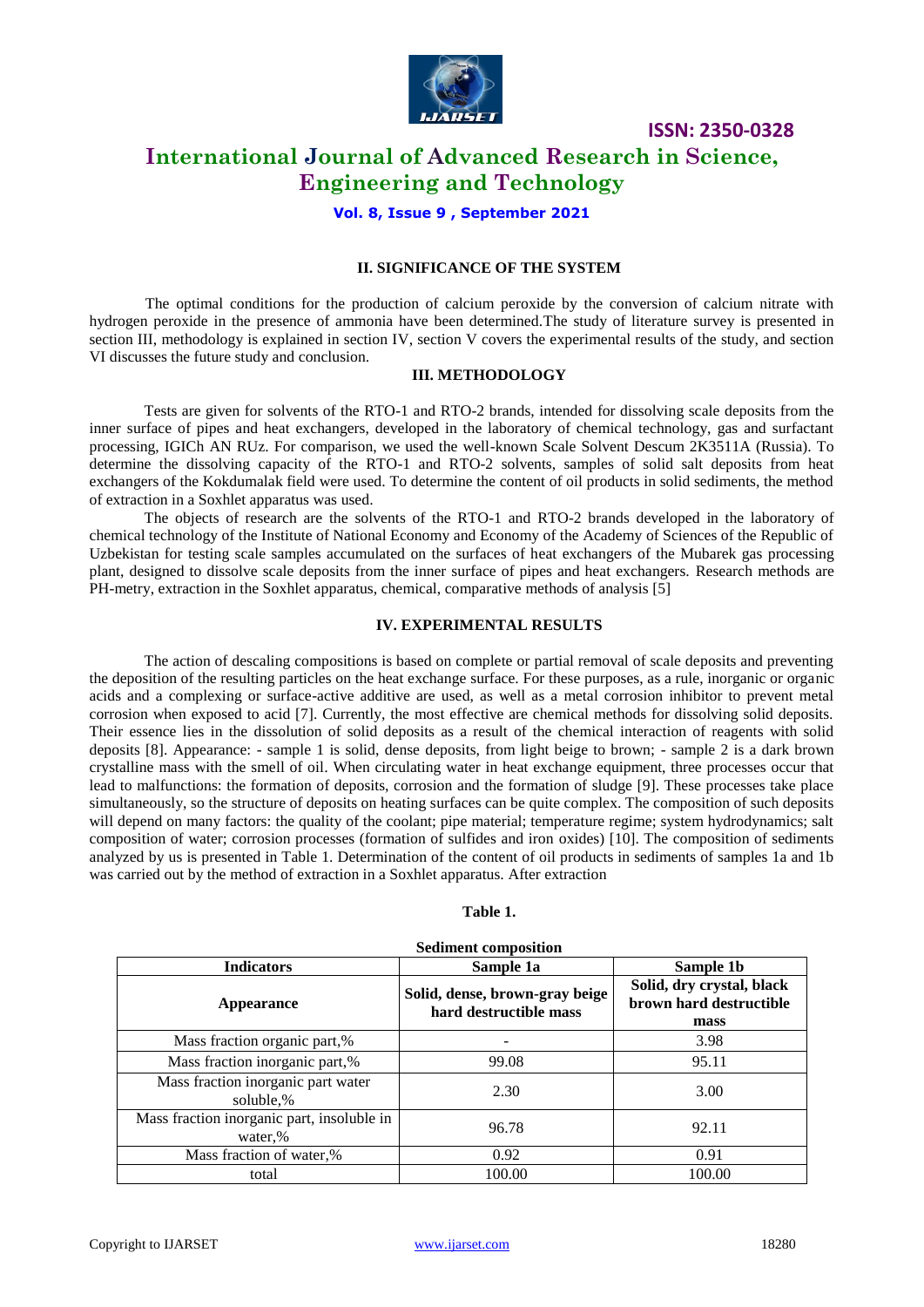

### **International Journal of Advanced Research in Science, Engineering and Technology**

### **Vol. 8, Issue 9 , September 2021**

hexane was distilled off and the remaining hexane was blown off in a fume hood. Determination of the content of petroleum products showed that there were no petroleum products in sample 1a, and in sample 1b they were 3.98%. It can be seen from the data in the table that sediment samples 1a and 1b are a mixture of organic and inorganic compounds, the main share of which is inorganic compounds and is 99.08% and 95.11%, respectively. As is known, reagents based on organic acids are the most effective solvents for the destruction of solid scale deposits [11]. The study to determine the efficiency of dissolution of deposits with RTO-1 solvents was carried out at temperatures of 250C and 800C. Descum 2K 3511A (Mirriko, Russia) was used for a comparative analysis of the determination of the dissolving ability. The results of studies of the efficiency of RTO-1 samples in comparison with Descum 2K 3511A solvent (Mirrico, Russia) are presented in Tables 2 and 3 on sample 1a.

**Table 2**

### **Results of investigations of the efficiency of RTO-1 at temperatures of 25 ° C and 80 ° C on sample 1a.**

| $N_2$    | . <b>. .</b><br>Reagent<br>concentration, % | Hitch, | Duration ness<br>of experience,<br>hour | Effective<br>dissolution<br>rate,% | Duration ness<br>ΟĪ<br>experience, % | Dissolution<br>efficiency, % |
|----------|---------------------------------------------|--------|-----------------------------------------|------------------------------------|--------------------------------------|------------------------------|
|          |                                             |        | at a temperature<br>$25^{\circ}$ C      |                                    | at a temperature<br>$80^{\circ}$ C   |                              |
|          |                                             | 2.10   |                                         | 3.77                               |                                      | 2.77                         |
| $\gamma$ |                                             | 2.10   |                                         | 4.76                               |                                      | 6.98                         |
| 3        | 10                                          | 2.70   |                                         | 14.28                              |                                      | 11.07                        |
| 4        | 100                                         | 2.03   |                                         | 39.62                              |                                      | 56.03                        |
|          | 100Descum<br>2K 3511A (Mirrico)             |        | 4                                       | 4.11                               |                                      | 46.30                        |

As can be seen from Table 2, the dissolving ability of the analyzed sample PTO-1 is 1.2 times more effective on average, compared to 100 Descum 2K 3511A (Mirrico). A direct regularity of the dissolution efficiency on the reaction time and temperature is observed: the higher the temperature and concentration of the solution, the higher the efficiency of the reagent [12]. Table 3 shows the results of studies of the efficiency of the RTO-1 sample at temperatures of 25 and 800C on solid deposits 1b.

|                                                                                                                                    | Table 3 |  |  |
|------------------------------------------------------------------------------------------------------------------------------------|---------|--|--|
| Results of studies of the efficiency of the RTO-I sample at temperatures of 25 $\degree$ C and 80 $\degree$ C on solid deposits 1b |         |  |  |

| $N_2$          | <b>Concentration</b><br>reagent.   | Hinge, g | <b>Duration</b><br>ness<br>experience,<br>hour | <b>Efficiency</b><br>dissolution, % | <b>Duration</b><br>experience,<br>hour | <b>Efficiency</b><br>dissolution, % |
|----------------|------------------------------------|----------|------------------------------------------------|-------------------------------------|----------------------------------------|-------------------------------------|
|                |                                    |          | at a temperature $25^{\circ}$ C                |                                     |                                        | at a temperature $80^0C$            |
|                |                                    | 2.10     |                                                | 4.70                                |                                        | 6.10                                |
| $\overline{2}$ |                                    | 2.10     |                                                | 7.57                                |                                        | 8.80                                |
| 3              | 10                                 | 2.70     |                                                | 14.40                               |                                        | 17.50                               |
| 4              | 100                                | 2.03     |                                                | 44.40                               | 4                                      | 57.40                               |
| 5              | 100 Descum $2K$<br>3511A (Mirrico) |          |                                                | 21.60                               |                                        | 32.20                               |

As can be seen from Table 3, with an experiment duration of 4 hours, the analyzed sample RTO-1 has an average efficiency of 1.8 times as compared to 100 Descum 2K 3511A (Mirrico). Thus, it has been established that the solvent RTO-1 has a greater dissolving power, regardless of the types of solid deposits 1a and 1b. To further study the solubility of solid deposits 1a and 1b, we selected the RTO-1 solvent. Table 4 shows the results of the dissolving power of RTO-1 at a temperature of 80 °C for 24 hours on solid deposits 1a and 1b.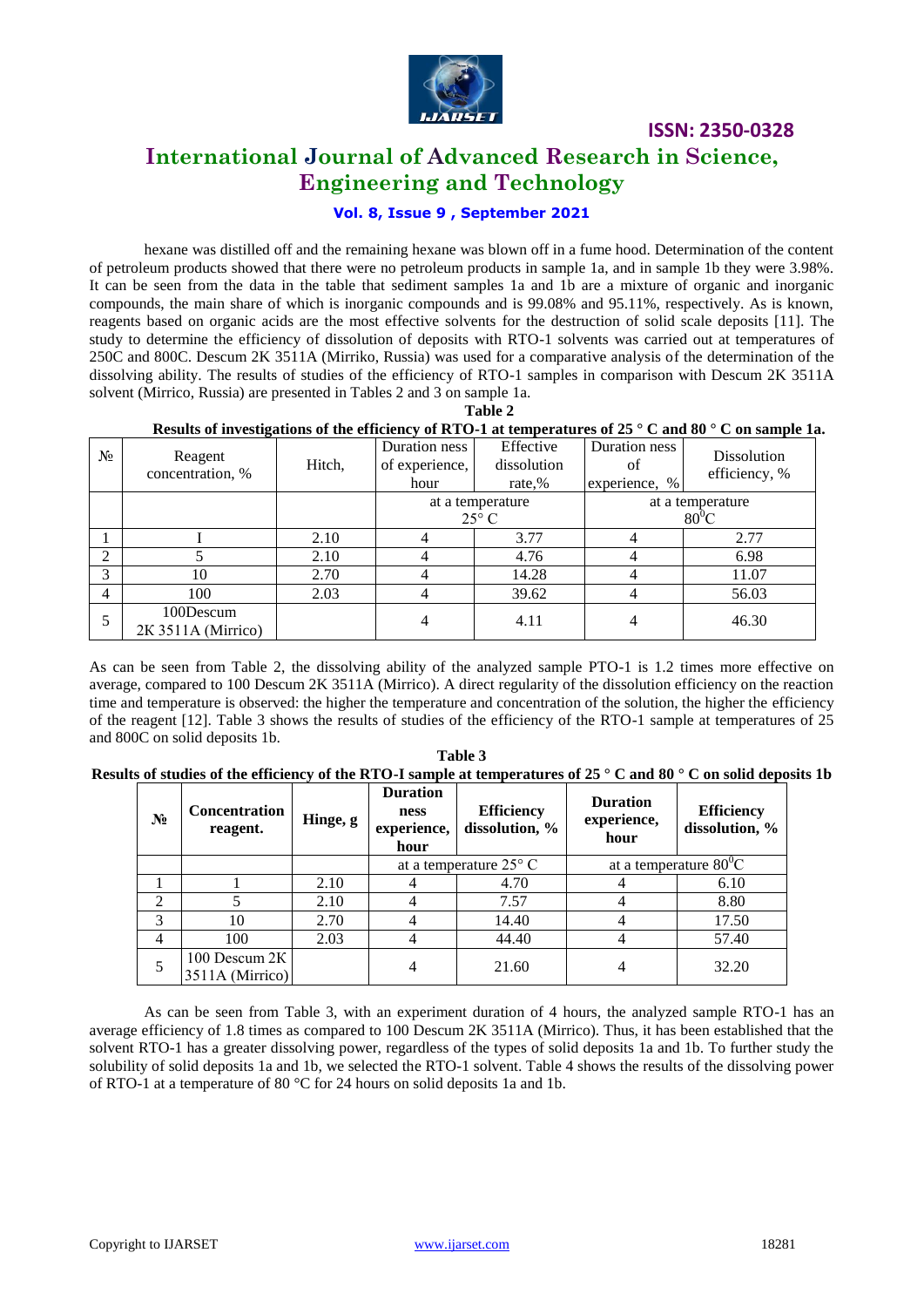

## **ISSN: 2350-0328 International Journal of Advanced Research in Science, Engineering and Technology**

### **Vol. 8, Issue 9 , September 2021**

**Table 4 The results of studies of the efficiency of the RTO-1 sample at a temperature of 80 ° C on solid deposits 1a and 1b and the effect of the reagent during the day**

| Ta and To and the effect of the reagent during the day |                                     |          |                                        |                                     |  |
|--------------------------------------------------------|-------------------------------------|----------|----------------------------------------|-------------------------------------|--|
| $N_2$<br>experienc                                     | <b>Try</b>                          | Hinge, g | <b>Duration of</b><br>experience, hour | <b>Dissolution</b><br>efficiency, % |  |
| e                                                      |                                     |          | at a temperature $80^{\circ}$ C        |                                     |  |
|                                                        | l a                                 | 3.1      | 24                                     | 90.3                                |  |
|                                                        | 16                                  | 2.3      | 24                                     | 93.7                                |  |
| 3                                                      | 100 Descum 2K<br>3511A<br>(Mirriko) |          | 24                                     | 93.0                                |  |

As can be seen from table 4, the dissolving capacity of solid deposits of the RTO-1 solvent within 24 hours reaches 93.7%. A test of the synthesized corrosion inhibitors (table 5) of carbon steel by the gravimetric method was carried out, in accordance with the requirements of the standards, under the following conditions: test material - specimens of steel grade St3, disk-shaped, 50 mm in diameter; with a surface area of  $0,002$  m<sup>2</sup> each; the ratio of the volume of the test solution to the sample area:  $\sim 0.1 \text{ m}^3/\text{m}^2$ ; solution temperature 220C, test time 2 h.

| <b>Composition of solutions and test results</b> |                                                |                  |              |                            |  |
|--------------------------------------------------|------------------------------------------------|------------------|--------------|----------------------------|--|
| $N_2$                                            | <b>Corrosive</b><br>environment<br>composition | <b>Inhibitor</b> | $g/m2$ .hour | Degree of<br>protection, % |  |
|                                                  | $RTO-1$                                        | $0.4\%$ IGICh-F1 | 3.6          | 97                         |  |
| $\mathcal{D}_{\mathcal{A}}$                      | $RTO-1$                                        | 1.2% IGICh-F2    | 9.4          | 95                         |  |
| $\mathcal{R}$                                    | $RTO-1$                                        | 1.2% IGICh-F3    | 11.4         | 95                         |  |
|                                                  | $RTO-1$                                        | No inhibitor     | ~200.0       |                            |  |

**Table 5**

According to the results of corrosion tests, the inhibitor IGICh-F1, taken at a concentration of 0.4%, showed the best protective properties against carbon steel of grade P.3 in an environment of 7% hydrochloric acid, which provided 97% protection of steel against corrosion.

#### **V. CONCLUSION AND FUTURE WORK**

According to the results of corrosion tests, the inhibitor IGICh-F1, taken at a concentration of 0.4%, showed the best protective properties against carbon steel of grade St.3 in an environment of 7% hydrochloric acid, which provided 97% protection of steel against corrosion.

### **REFERENCES**

[1]. Shangaraeva L. A., Petukhov A. V. Investigations of adsorption-desorption properties of the composition to prevent scale deposits in downhole equipment. Journal of Modern Problems of Science and Education. Issue No. 6/2012.

[2]. Ivanov A.M.The main ways of inhibiting hardness salt deposits and evaluating their effectiveness in specific conditions. // Chemistry and technology of water.1987. Vol.9.No. 4.pp.307-311.

[3]. Direi P.A., Abalikhina T.A., Silvanskaya T.A. Inhibition of abnormal processes in water supply systems. // Overview information. Series: Environmental protection and rational use of natural resources. - M .: NIITEKHIM. 1988, issue 1 (74). Pp. 42.

[4]. Shangaraeva L.A., Maksyutin A.V., Sultanova D.A. Methods for preventing salt deposition during the development and operation of oil deposits // Modern problems of science and education. - 2015.- No. 1-1.

[5].S.I.Belykh, E.F. Zimbovskaya, B.I. Liogon'koy, A.A. Berlin. Synthesis of soluble polyaminoamido acids based on 1,4,5,8 naphthalenetetracarboxylic acid dianhydride in the presence of inorganic salts // Journal of high-molecular compounds 1972, T. (A) XIV, No. 5, p. 1215-1220.

[6]. Surface phenomena and surfactants.Reference. // Ed. A.A. Abramzon, E.D. Shchukin. - L .: Chemistry. 1984. pp. 338.

[7]. Shangaraeva L. A. Methods of preventing salt deposition in oil wells.Journal of Innovation in Science. Issue No. 27/2013